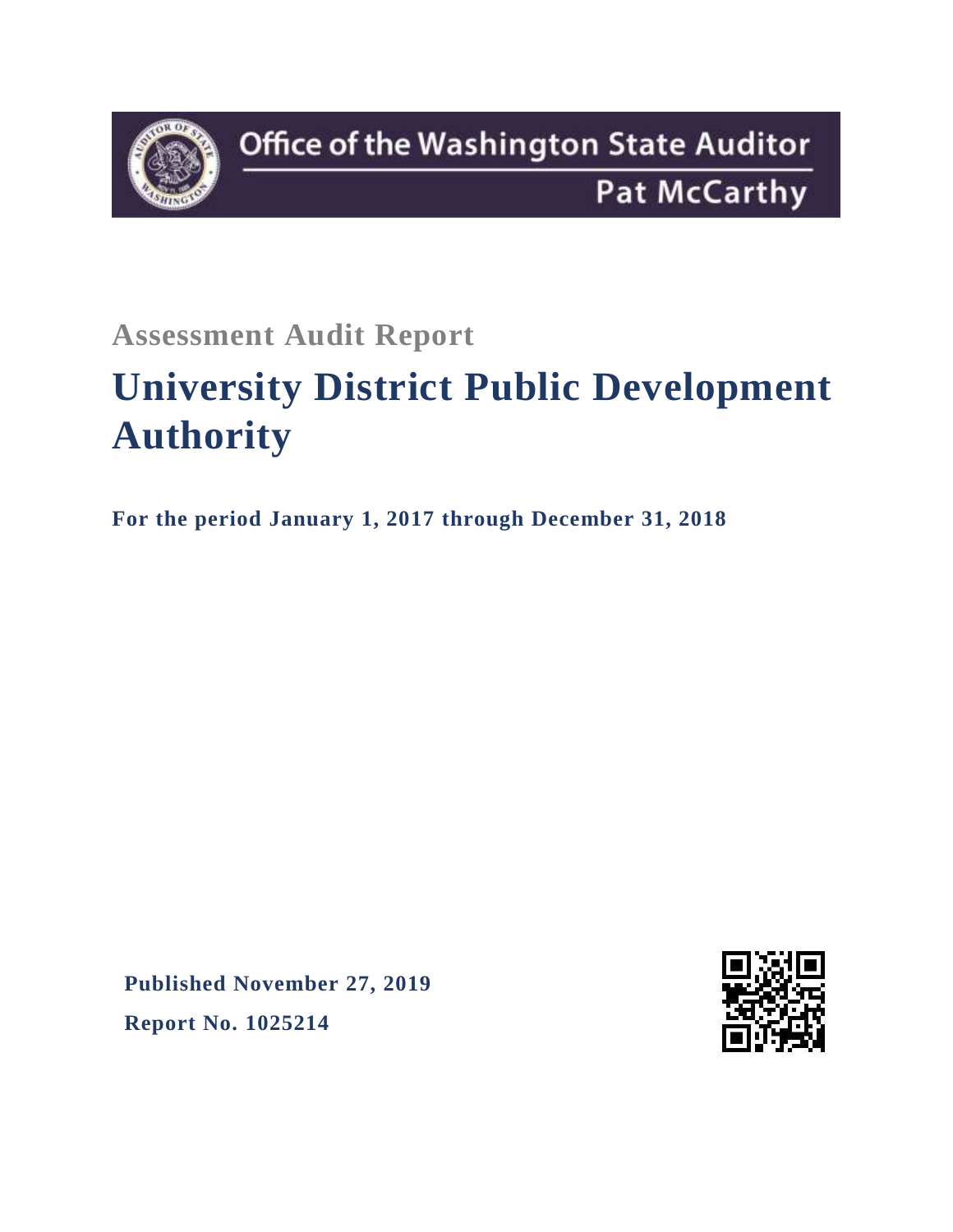

# **Office of the Washington State Auditor Pat McCarthy**

November 27, 2019

Board of Directors University District Public Development Authority Spokane, Washington

# **Report on Assessment Audit**

Thank you for the opportunity to work with you to promote accountability, integrity and openness in government. The State Auditor's Office takes seriously our role of providing state and local governments with assurance and accountability as the independent auditor of public accounts. In this way, we strive to help government work better, cost less, deliver higher value and earn greater public trust.

The attached report describes the procedures performed and conclusions for the areas we reviewed. We appreciate the opportunity to work with your staff and we value your cooperation during the assessment audit.

Sincerely,

Tat Mickely

Pat McCarthy State Auditor Olympia, WA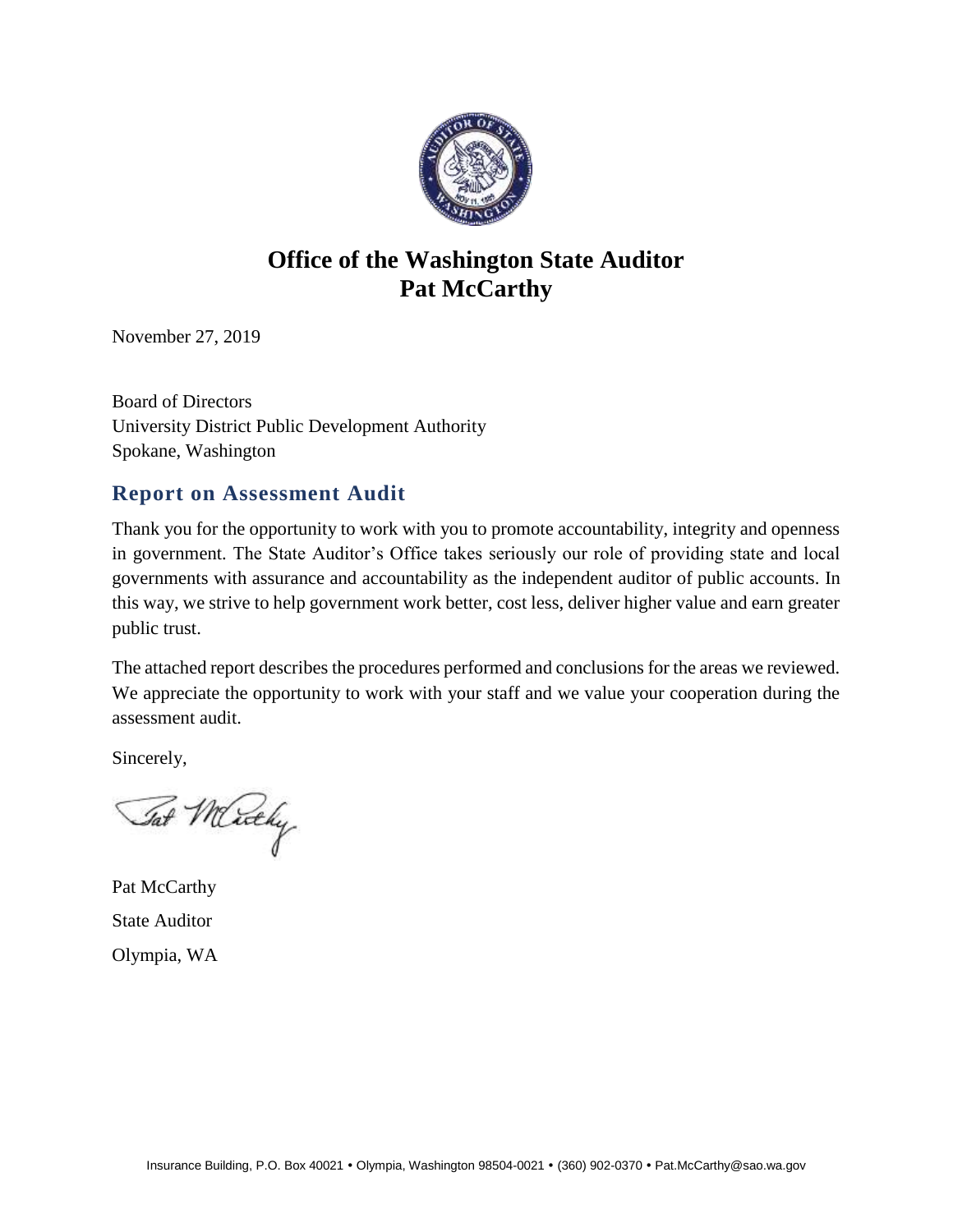#### **AUDIT SUMMARY**

#### **Results in brief**

Based on the procedures performed, nothing came to our attention in the areas we reviewed that caused us to believe the Authority was not in substantial compliance with applicable state laws, regulations, and its own policies, or had significant weaknesses in controls over the safeguarding of public resources. Had we performed additional procedures, other matters might have come to our attention that would have been reported.

#### **About the assessment audit**

This report contains the results of our independent audit of the University District Public Development Authority from January 1, 2017 through December 31, 2018.

Management is responsible for ensuring compliance and adequate safeguarding of public resources from fraud, loss or abuse. This includes the design, implementation and maintenance of internal controls relevant to these objectives. Local governments are also required by state law (RCW 43.09.230) to prepare and submit certified annual reports to our Office summarizing such things as revenues received, collections made, amounts receivable or payable, expenditures made, and debt owed.

This assessment audit was conducted under the authority of RCW 43.09.260, which requires the State Auditor's Office to examine the financial affairs of all local governments at least once every three years. Assessment audits are risk-based, limited-scope reviews of small local governments, generally defined as local governments with less than \$300,000 in annual revenues. To help minimize audit costs, our work for this engagement was conducted off-site primarily using financial and other information provided by the Authority.

This assessment audit was limited to the following:

- Reviewing meeting minutes for compliance with the Open Public Meetings Act.
- Inquiring as to internal controls over assets, revenues, and disbursements.
- Verifying that annual reports submitted to our Office were complete and filed timely in compliance with state law.
- Reviewing the Authority's annual revenues and expenditures for unusual transactions or trends.
- Corroborating financial information reported by the Authority by comparing its annual revenues, expenditures, and cash and investment balances to third-party sources.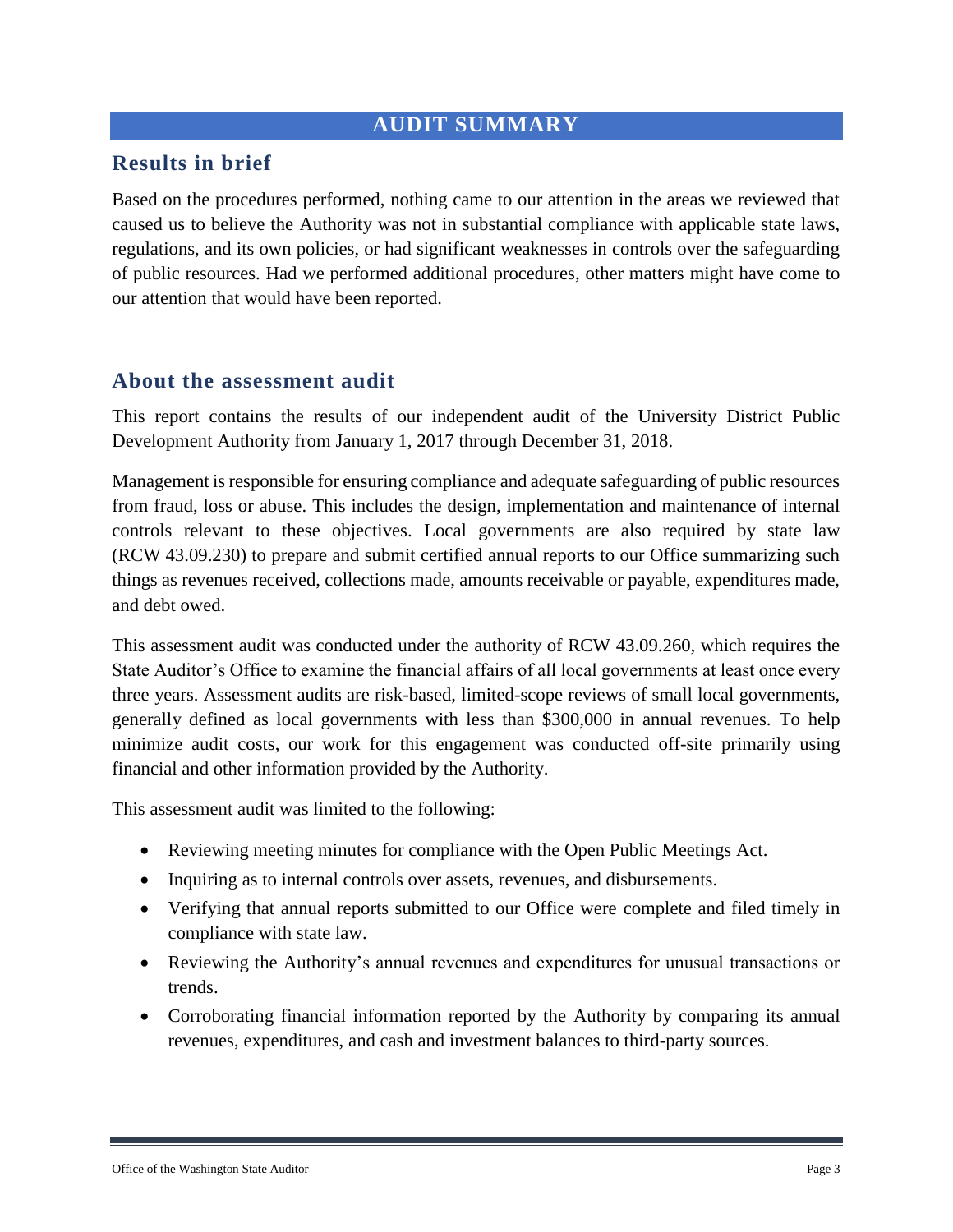- Reviewing expenditures for indications of unusual activities, excessive Board of Directors compensation, conflicts of interest, or procurement requirements. Based on that review, we compared selected expenditures with supporting invoices and voucher approvals to verify their validity and completeness.
- Evaluating the Authority's financial information for indications of financial difficulties.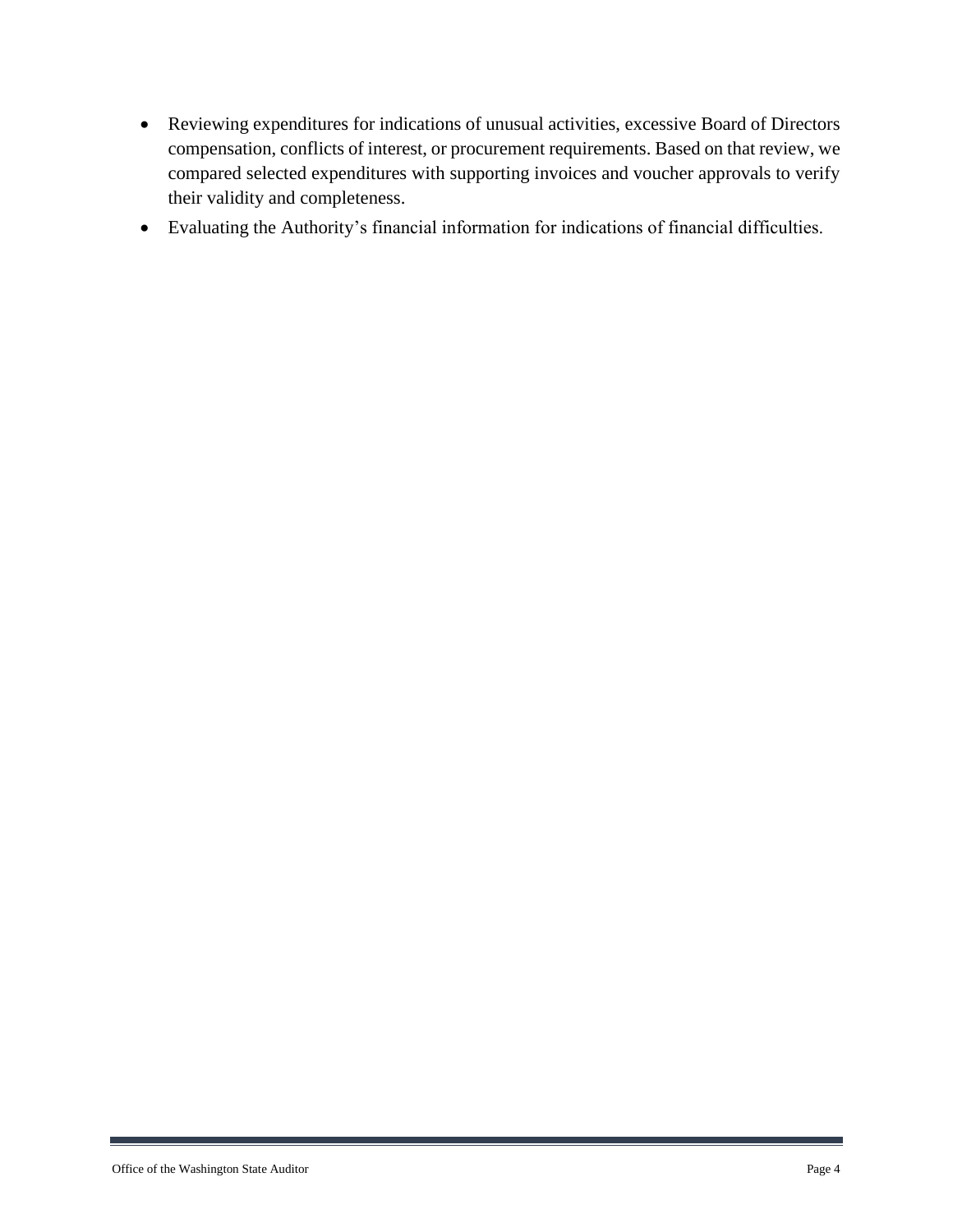# **INFORMATION ABOUT THE AUTHORITY**

The University District Public Development Authority was established in late 2012 for the planning, coordination, operation and implementation of public improvements associated with specific development projects within the University District Revitalization Area and operates under an interlocal agreement with the City of Spokane.

The Authority is governed by a Board of Directors with representatives from the academic institutions, within the District, the City of Spokane, business representatives as well as other leadership important to the revitalization and development of the area. The District receives approximately \$500 in annual revenue primarily from donations. During 2017 and 2018, average revenues increased to \$38,000 and \$104,000, respectively for updating the Authorities Master Plan.

| Contact information related to this report |                                                  |  |
|--------------------------------------------|--------------------------------------------------|--|
| Address:                                   | University District Public Development Authority |  |
|                                            | 120 N. Pine Street, Suite 292                    |  |
|                                            | Spokane, WA 99202                                |  |
| Contact:                                   | Alden Jones, Adminstrator                        |  |
| Telephone:                                 | $(509)$ 255-8038                                 |  |
| Website:                                   | https://www.spokaneudistrict.org/                |  |

*Information current as of report publish date.*

### **Audit history**

You can find current and past audit reports for the University District Public Development Authority at [http://portal.sao.wa.gov/ReportSearch.](http://portal.sao.wa.gov/ReportSearch/?qItemType=1&qItemDesc=University%20District%20Public%20Development%20Authority&qItemValue=3072)